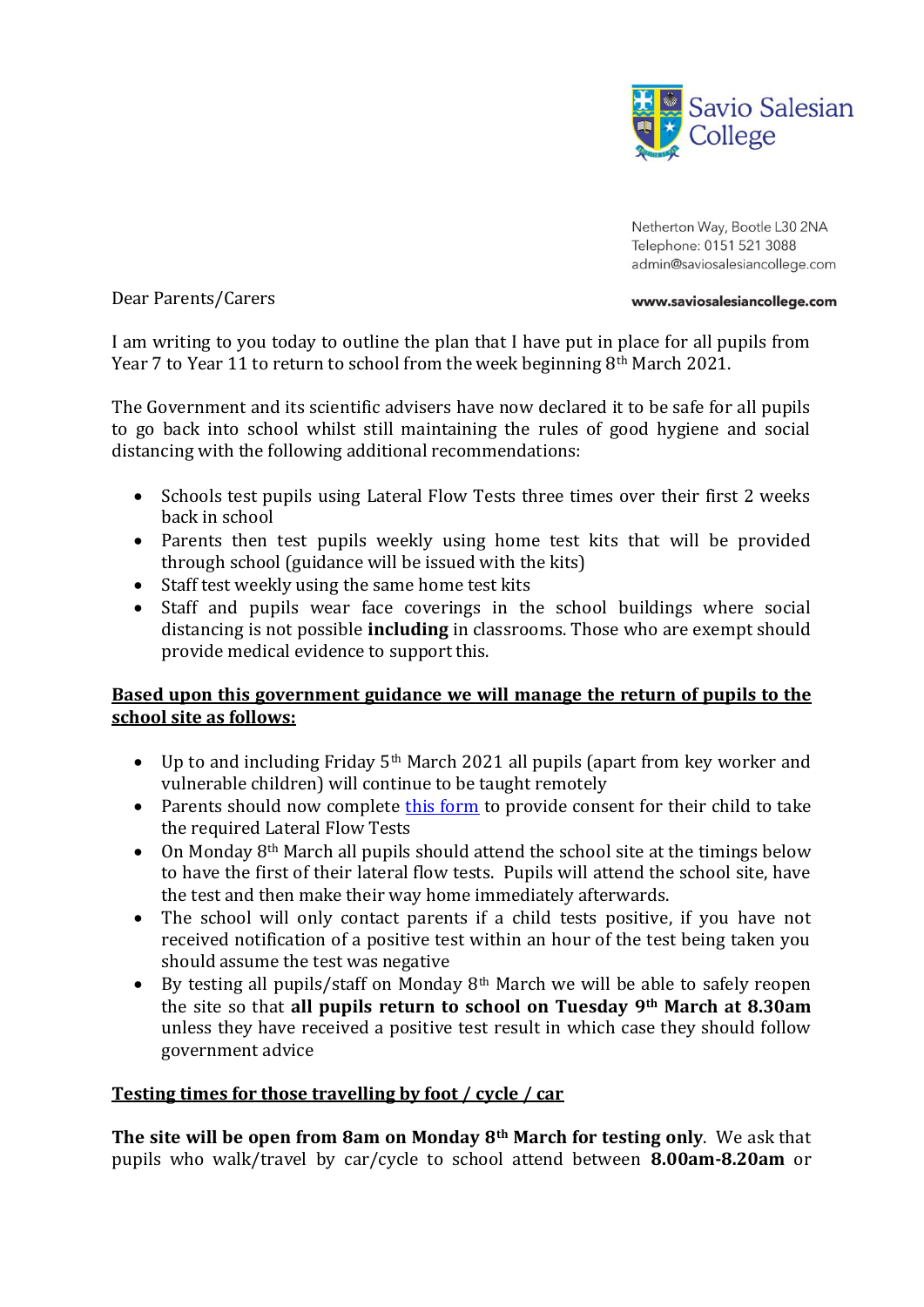**9.30am to 12.30pm**. If a later appointment is required this can be facilitated but please make contact with the school to let us know what time you can attend.

## **Testing times for those travelling by school bus**

School buses will run as normal to take pupils who normally travel this way so they arrive on site at 8.30am. Pupils using the bus will be asked to make their way off-site and home immediately after taking the test. **Buses will not be available for the homeward journey** so parents should make arrangements for their child to get home after the test. Pupils should not congregate either on school site or in the community after testing as this would break social distancing and bubble rules.

**On Monday 8th March there will be work set online for pupils through MS Teams** to complete while not on the school site but there will be **no 'live lessons'** as staff will be involved in testing and planning in school.

## **Home Testing**

Following three on-site lateral flow tests upon the initial return to school, pupils will be offered home testing kits to conduct lateral flow tests twice per week. If your child takes part in these tests, results should be reported to NHS Test and Trace, either online or by telephone, and should be shared with the school.

Pupils aged 12 to 17 should self-test and report their results under the supervision of an adult; pupils aged 11 should have their tests conducted by an adult. Where pupils are unable or unwilling to self-test, the school will have a small test site where we can test pupils, or supervise pupils to self-test.

If your child tests negative in the lateral flow tests, they can continue to attend school, unless they start to display symptoms of coronavirus.

If your child receives a positive lateral flow test result, they should begin to self-isolate immediately, and book a confirmatory polymerase chain reaction (PCR) test which can be done at an NHS testing site, or via a home PCR test. In rare circumstances where your child cannot obtain a PCR test from a testing site, the school has a small supply. Please get in touch with the school office if you cannot access a testing site or order a home testing kit.

We appreciate all of your efforts made to conduct these tests, and thank you for your ongoing support in helping to create a safer school environment for our community.

### **Rules and procedures in school**

To support pupils returning to school and make the transition back to on-site learning please ensure read through the following bullet points and ensure pupils have the correct equipment and uniform upon their return.

 **Full school uniform** is to be **worn at all times**, including black shoes that can be polished.[View uniform details here.](http://www.saviosalesiancollege.com/innerpage.php?rowid=57)